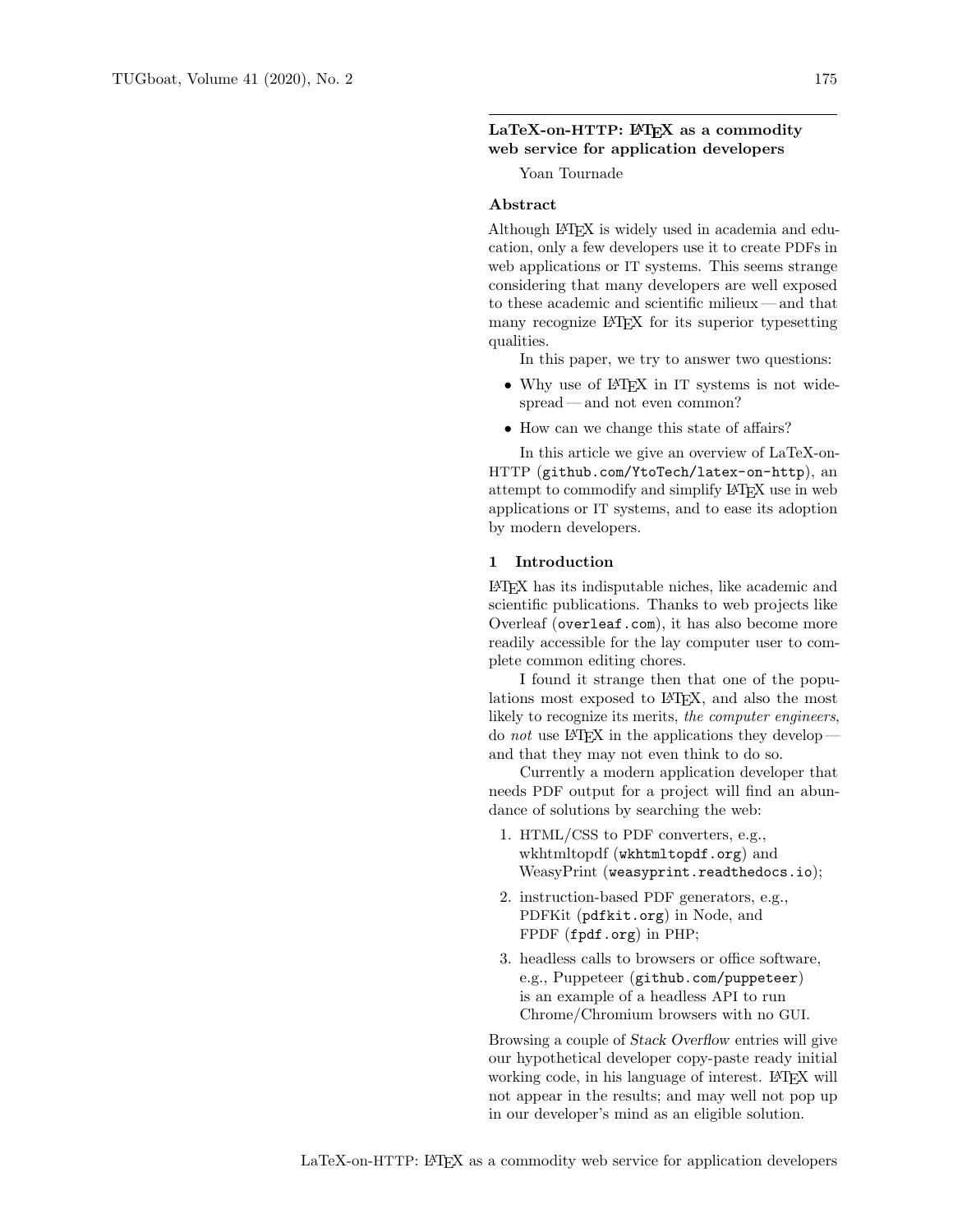All these tools provide decent results, but we argue they are far from the typesetting quality attainable by LATEX. While we can understand the prevalence of the first class of solutions above by the opportunity to leverage existing HTML and CSS code, this does not explain why LATEX would be virtually absent from the common set of solutions.

## 2 Why L<sup>AT</sup>EX is uncommon in modern applications for PDF creation

We explain this state of affairs from three viewpoints: techniques, customs and knowledge.

### 2.1 Technical barriers: the not-so-accessible LATEX runtime

It is easy enough to install a LATEX distribution on a personal computer. Modern browser-based services like CoCalc ([cocalc.com](https://cocalc.com)) [\[4\]](#page-3-0) and Overleaf have even removed this need and drastically reduced the time required to first interact with  $\text{LATEX}$  [\[2,](#page-3-1) [3\]](#page-3-2). Tools such as MathJax ([mathjax.org](https://mathjax.org)) and LaTeX Base ([latexbase.com](https://latexbase.com)) [\[1\]](#page-3-3) have even demonstrated that LATEX (or a subset) can be run in a browser.

However the requirements of an application developer are different: he does indeed want convenience, but even more importantly he needs reproducibility and scaling— and he certainly does not want to battle with his infrastructure team to explain why it would be pertinent to add many hundred of megabytes of complex runtime requirements to generate PDFs in their applications. Many developers do not even fully control their runtime environment (restricted cloud, etc.).

When the developer has only a few hours, or at best days, to automate PDF creation, he will shy away from the complexities of adding the L<sup>AT</sup>EX runtime in his application— he has to go for the safer and more recognized solutions.

## 2.2 Cultural glass walls: mental buckets of use cases

Developers, often coming or having been exposed to academic and scientific milieux, know of LATEX and recognize its typesetting superiority. They are the people who might tease one of their mates for not using LATEX in their latest technical publication.

However, for them LAT<sub>EX</sub> is in a mental bucket that excludes their web application development or IT system integration activities. More often than not, they will not think about LATEX for making a PDF document in their application: a glass wall of custom separates their need from the LATEX solution.

# 2.3 Imperfect knowledge bases: learning by copying

Even if our developer considers LATEX as a prospective solution, he must then learn about its implementation.

As developers, we try not to reinvent the wheel with each task. We search and we find shared knowledge about recommended tool usage and common patterns. Generally, we use readily available and copy-pasteable code samples for our needs; and tweak our custom solution from there.

Our developer could easily find a proper LAT<sub>EX</sub> template to start from for his PDF application there are great resources on the web for that. But then? Our developer will need the code to compile their LATEX template to a PDF, which they will not easily find on the web. Compile a L<sup>A</sup>T<sub>F</sub>X document on my computer or on the web? Easy. Compile a LATEX template from a web application — either from a server or from any browser<sup>[1](#page-1-0)</sup> — in a couple of lines of code and without adding potentially problematic requirements? Not so easy.

Few pertinent examples are available to lead our developer to a way to implement LATEX in his application. If he has the time to be curious and is up for a challenge, he can find a path [\[5,](#page-3-4) [6\]](#page-3-5). This is especially so in the niches where the need for very high-quality or specialized document creation will justify the cost of bringing LATEX into the infrastructure. But this is not the typical case that interests us here: we consider the common modern web developer that at first just wants to create a rather simple PDF document in his application.

#### 3 Introducing LaTeX-on-HTTP

LaTeX-on-HTTP first emerged when I needed a way to compile LATEX documents to automate invoicing, without installing the whole LAT<sub>EX</sub> stack.<sup>[2](#page-1-1)</sup>

The basic requirements for LaTeX-on-HTTP were rather straightforward: take the TFX Live runtime, put it on a server, and add an HTTP-based API between the user and the server so we can pass the files to be compiled.  $\textit{Volid}$  — now users just need Internet access to generate their PDF documents; they do not even need to know that they are using LATEX.

<span id="page-1-0"></span><sup>1</sup> And considering the disparate array of web browsers, this is not the least of requirements.

<span id="page-1-1"></span><sup>2</sup> After converting my quotes-and-invoices consulting templates to LATEX, I was glad of the result, but I wanted my other team members to be able to make these PDF documents without them having to install gigabytes of additional software, or me having to support them for managing missing CTAN packages.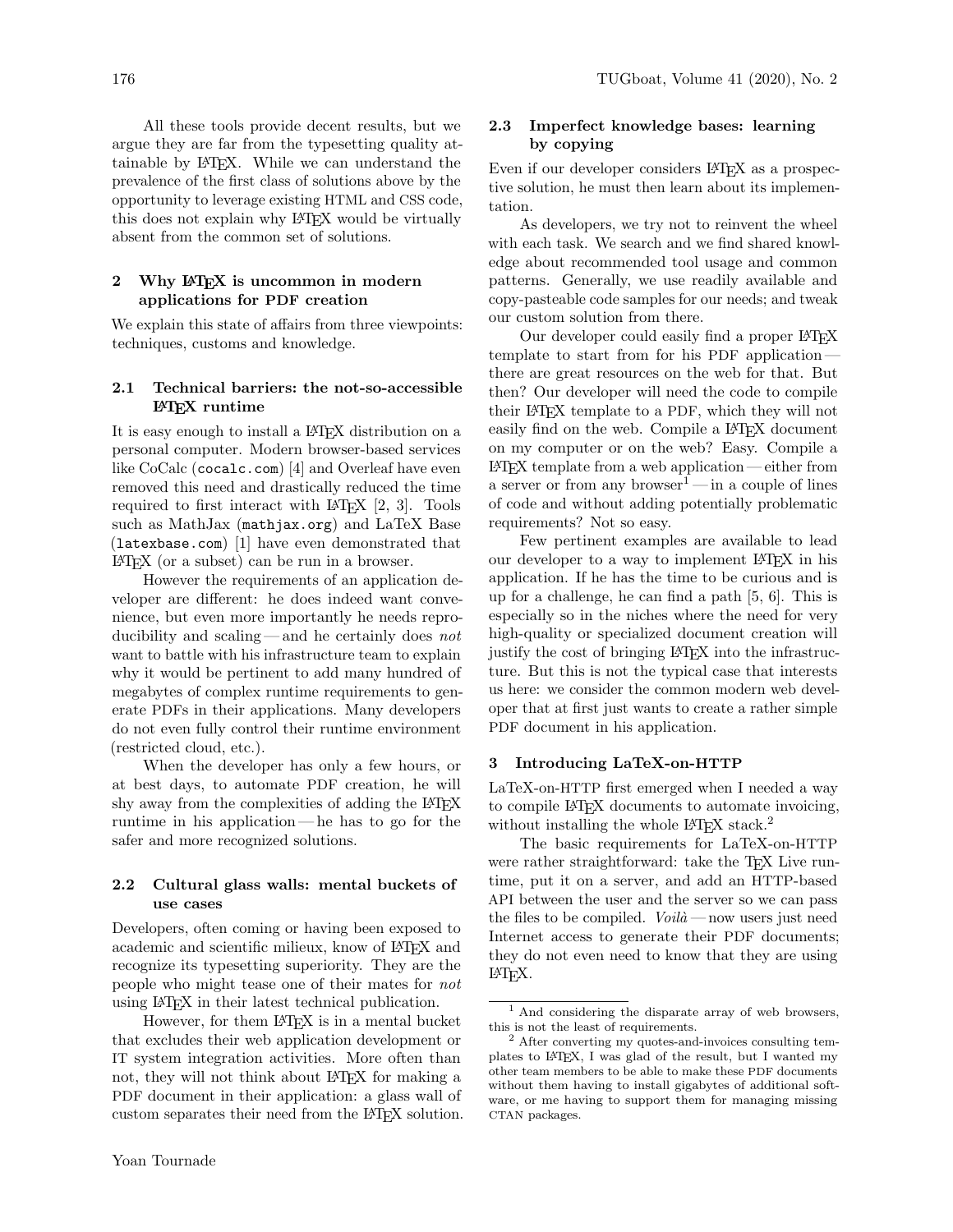# 3.1 HTTP: the web lingua franca

The HTTP API is an important part of the solution; it gives us several desirable properties:

- as HTTP is ubiquitous in modern applications, the service is accessible from most of the technical stacks: no more need for complex runtime requirements, a simple HTTP client suffices;
- the HTTP protocol is well-known to most developers;
- it clearly advertises the solution as intended for automation and integration.

LaTeX-on-HTTP is not the first solution to put the  $L^{\text{A}}$ FK stack behind an HTTP API,<sup>[3](#page-2-0)</sup> but it may be the first designed with developers as first-class users.

## 3.2 Hello world: specifying a compilation job with JSON

Let's now present how to use the LaTeX-on-HTTP for compiling documents in applications.

The following JSON<sup>[4](#page-2-1)</sup> code is sent in a POST HTTP request to the /builds/sync endpoint:<sup>[5](#page-2-2)</sup>

```
{
"compiler": "lualatex",
"resources": [
    {
        "main": true,
        "content": "\\documentclass{article}
        \\usepackage{graphicx}
        \\begin{document}
        Hello World
        \\includegraphics[width=5cm]{logo.png}
        \\end{document}"
    },
    {
        "path": "logo.png",
        "url": "https://www.ytotech.com/static/
images/ytotech_logo.png"
    }
]
}
```
(The line break in the url value is editorial.)

This request will return a PDF file if the compilation succeeds. If there is an error, the API will return a JSON payload including the compiler logs.

As we can see, we pass two main things to the LaTeX-on-HTTP endpoint:

- a set of resources or source files to be compiled, with the path specified for each;
- the engine selected—and other potential options — to control the compilation environment.

We may also remark that we can use different means to transfer the resources to be compiled: here, by passing the string content directly, or by providing a url pointing to a file. We can imagine and provide several other ways, for convenience and for supporting various use cases.

It is essential to normalize as much as possible the LATEX compilation job input for ensuring the reproducibility of the process and to provide further capabilities, such as caching of input resources or output documents.

### 3.3 Real-life example: editing a letter

A developer can use this API to construct a real-life application. Let's say our developer wants to edit a personal letter from a bank IT system, notifying customers of their account opening. Using Python as our language, the code could look like the following:

```
# Open and read the template LaTeX file.
with open("opening-letter-template.tex") as f:
   template_str = f.read()
```

```
# Replace the dynamic content.
template_str = template_str.replace(
    "<<letter-title>>, "Your account...")
template_str = template_str.replace(
    "<<letter-body>>, "Dear Mr...")
```

```
# Loads a binary image file.
with open("duck_logo.png", "rb") as f:
    logo\_binary = f.read()# Convert to base64.
    logo_b64 = base64.b64encode(logo_binary).decode("utf-8")
```

```
# Generate the PDF file,
```

```
# using an HTTP client (requests).
r = \text{requests.post}(
    "https://latex.ytotech.com/builds/sync",
    json={
```

```
"compiler": "pdflatex",
"resources: [
```

```
{
    "main": true,
    "content": template_str
},
{
    "path": "logo.png",
    "file": logo_b64,
},
```
<span id="page-2-0"></span><sup>3</sup> ShareLaTeX/Overleaf's CLSI ([github.com/](https://github.com/overleaf/clsi) [overleaf/clsi](https://github.com/overleaf/clsi)) and Andrey Lushnikov's LaTeX-Online ([github.com/aslushnikov/latex-online](https://github.com/aslushnikov/latex-online)) are significant open source precedents.

<span id="page-2-1"></span><sup>4</sup> JSON ([json.org](https://json.org)) has become a dominant force in data serialization languages in web applications and APIs, rivaling or surpassing XML.

<span id="page-2-2"></span><sup>5</sup> You can easily try a similar example on the command line of your computer by using curl. A snippet is available on the project page: [github.com/YtoTech/latex-on-http](https://github.com/YtoTech/latex-on-http).